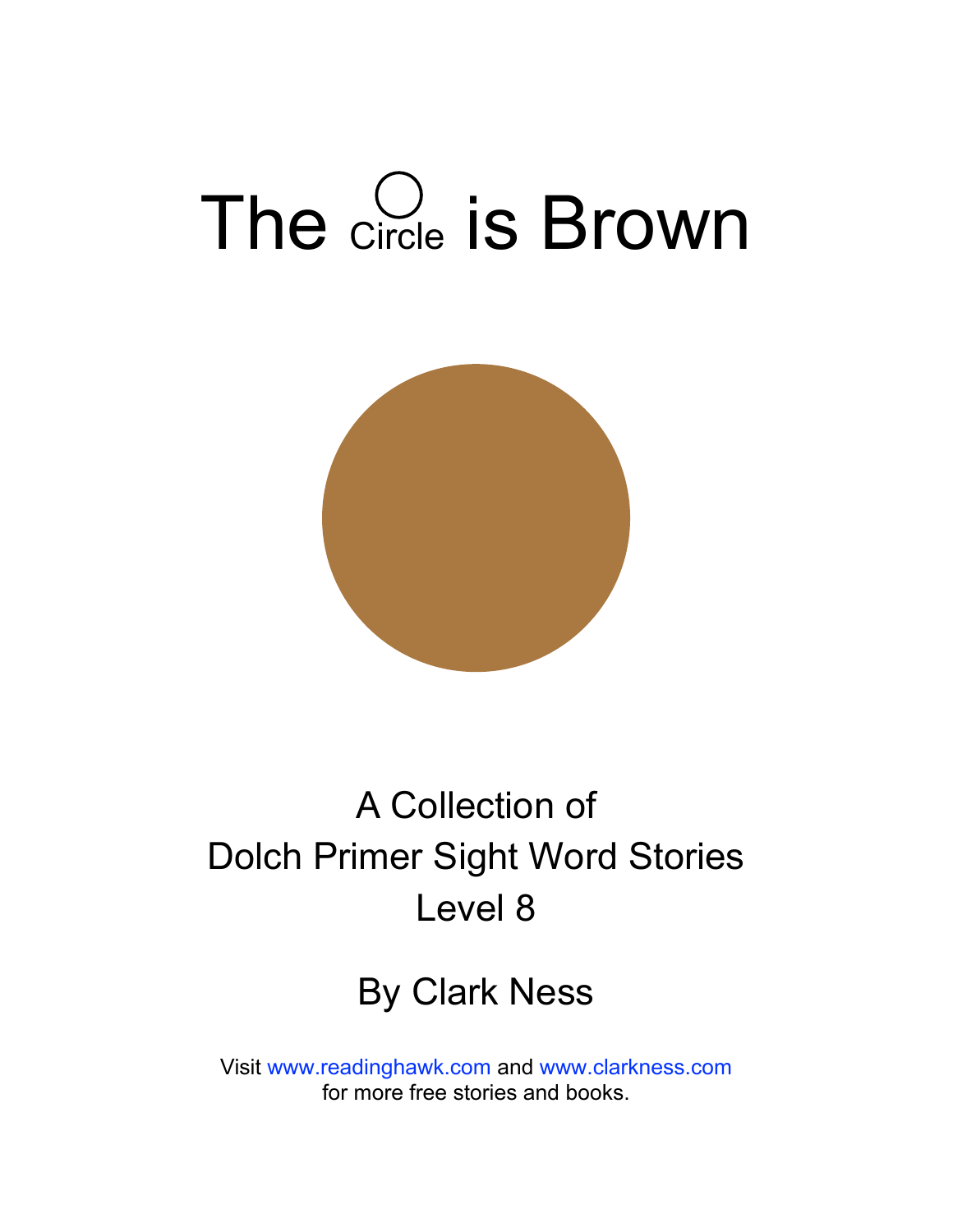

The Circle is Brown

# The  $\sum_{circle}$  is brown.

New words in Dolch Primer Sight Words Level 8: brown, four, ran, saw, well

Words in Dolch Primer Sight Words Level 8: a, all, am, and, are, at, away, be, bed, big, blue, boy, box, brown, but, came, can, car, cat, come, cow, day, did, do, dog, down, egg, eye, find, for, four, funny, get, go, good, have, he, help, here, I, in, into, is, it, jump, leg, like, little, look, make, man, me, men, my, no, not, now, on, one, out, pig, play, pretty, ran, red, ride, run, said, saw, see, she, so, sun, that, the, there, they, this, three, to, too, top, toy, two, up, want, was, way, we, well, went, what, where, will, with, yes, yellow, you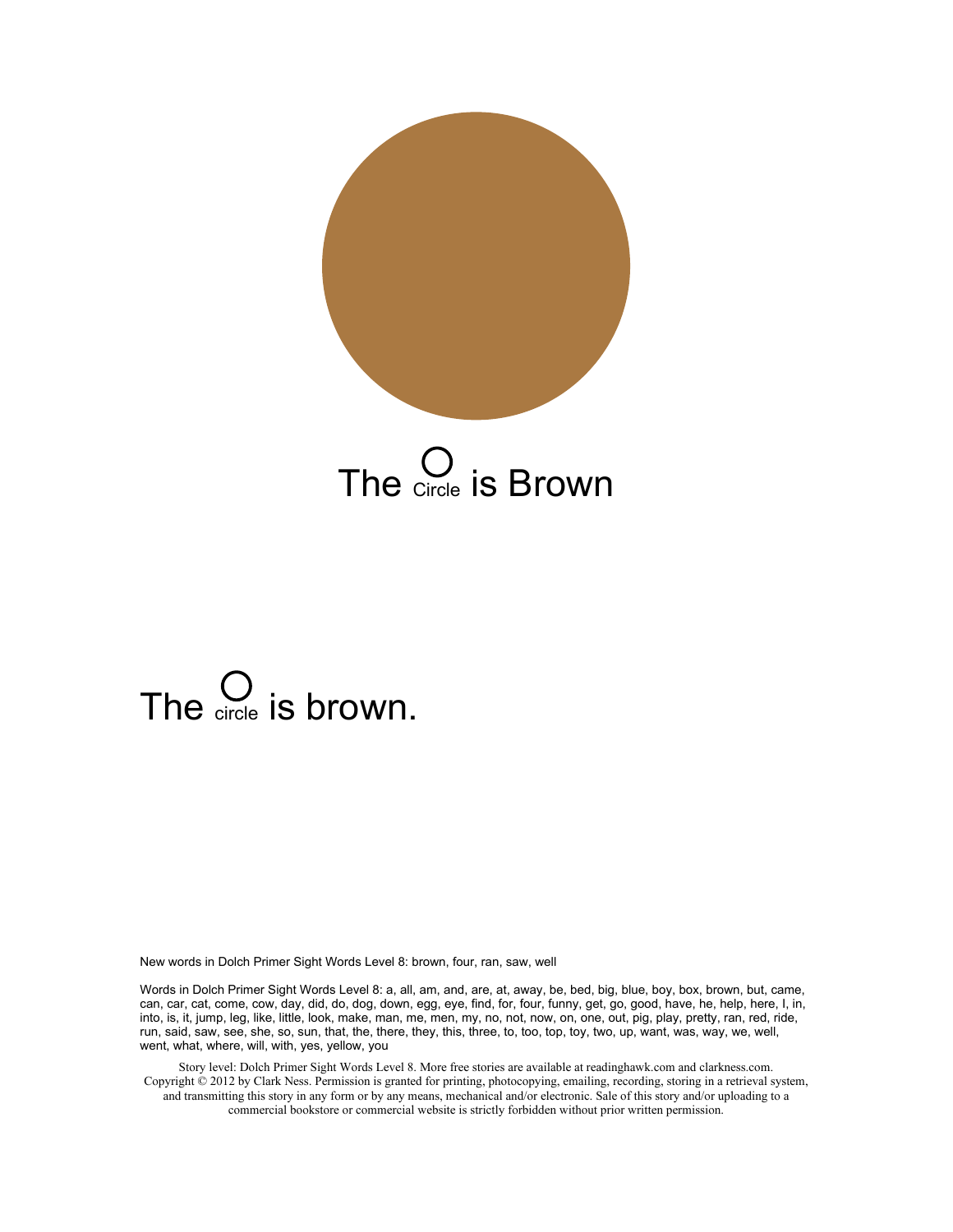

# "I saw a brown  $\bigcirc$ <sub>circle</sub>," said the man.

New words in Dolch Primer Sight Words Level 8: brown, four, ran, saw, well

Words in Dolch Primer Sight Words Level 8: a, all, am, and, are, at, away, be, bed, big, blue, boy, box, brown, but, came, can, car, cat, come, cow, day, did, do, dog, down, egg, eye, find, for, four, funny, get, go, good, have, he, help, here, I, in, into, is, it, jump, leg, like, little, look, make, man, me, men, my, no, not, now, on, one, out, pig, play, pretty, ran, red, ride, run, said, saw, see, she, so, sun, that, the, there, they, this, three, to, too, top, toy, two, up, want, was, way, we, well, went, what, where, will, with, yes, yellow, you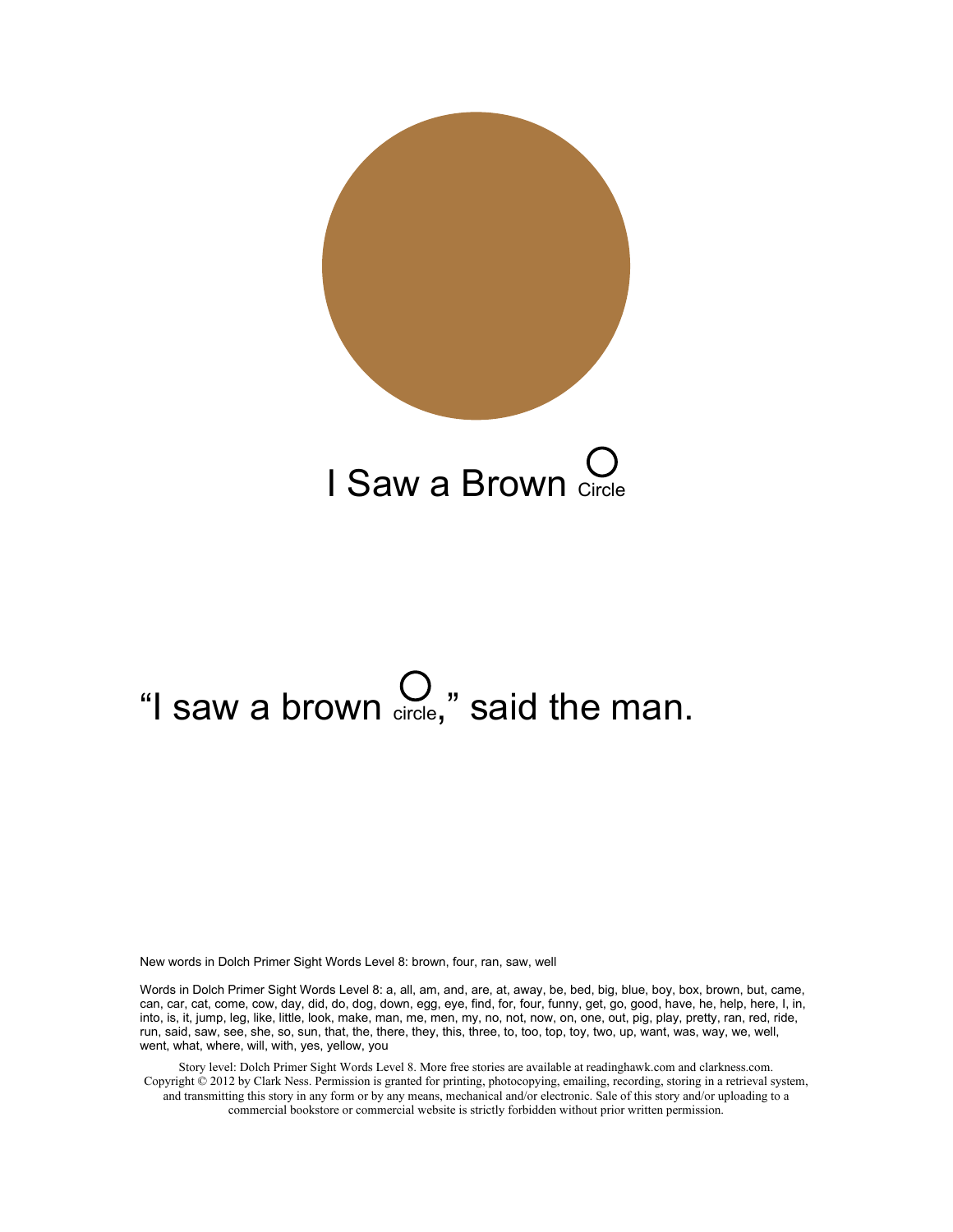

## There Are Four Brown Squares

### There are four brown  $\frac{11}{\text{square}}$ .

New words in Dolch Primer Sight Words Level 8: brown, four, ran, saw, well

Words in Dolch Primer Sight Words Level 8: a, all, am, and, are, at, away, be, bed, big, blue, boy, box, brown, but, came, can, car, cat, come, cow, day, did, do, dog, down, egg, eye, find, for, four, funny, get, go, good, have, he, help, here, I, in, into, is, it, jump, leg, like, little, look, make, man, me, men, my, no, not, now, on, one, out, pig, play, pretty, ran, red, ride, run, said, saw, see, she, so, sun, that, the, there, they, this, three, to, too, top, toy, two, up, want, was, way, we, well, went, what, where, will, with, yes, yellow, you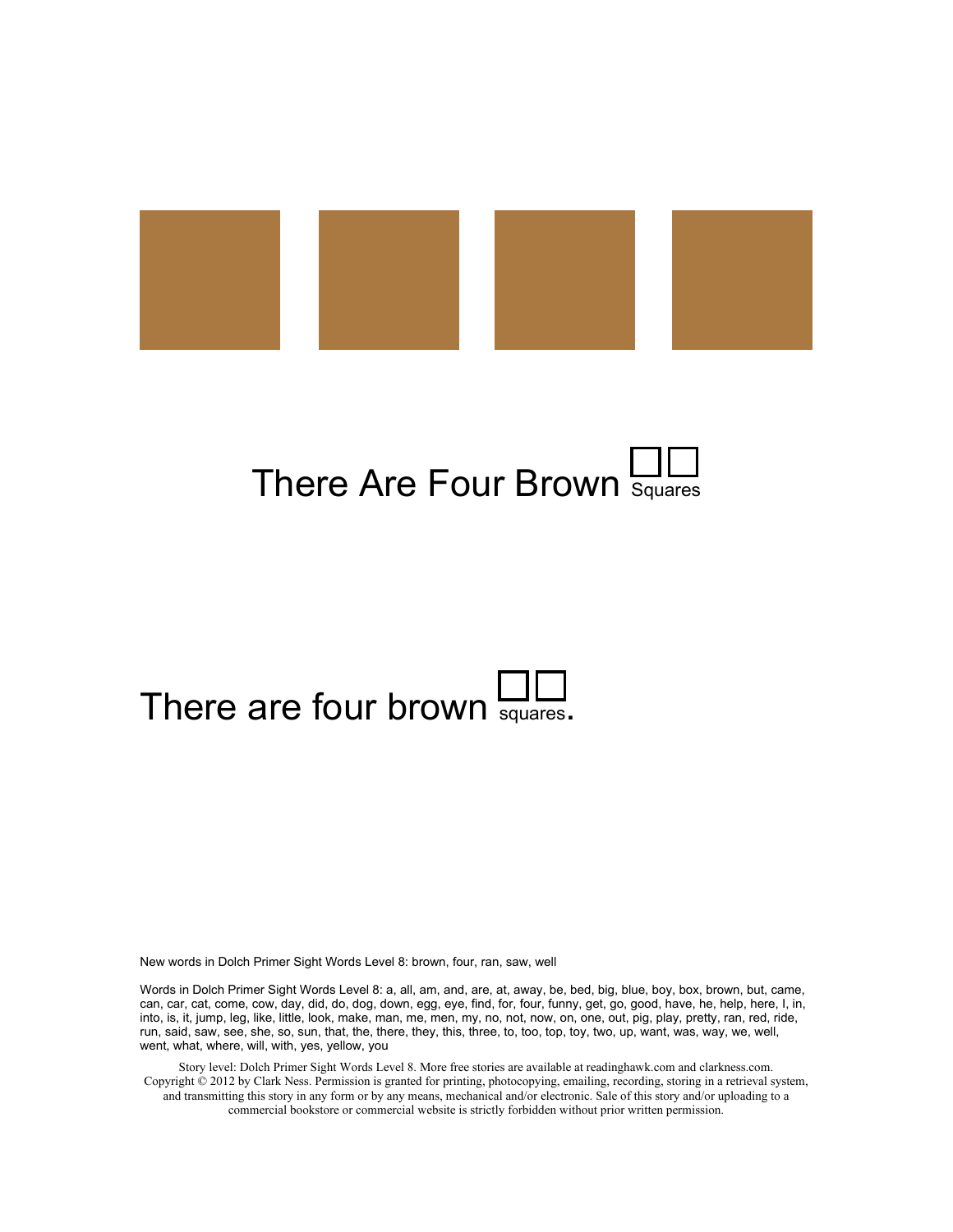



# "I saw four brown  $\Box$ " said the man.

New words in Dolch Primer Sight Words Level 8: brown, four, ran, saw, well

Words in Dolch Primer Sight Words Level 8: a, all, am, and, are, at, away, be, bed, big, blue, boy, box, brown, but, came, can, car, cat, come, cow, day, did, do, dog, down, egg, eye, find, for, four, funny, get, go, good, have, he, help, here, I, in, into, is, it, jump, leg, like, little, look, make, man, me, men, my, no, not, now, on, one, out, pig, play, pretty, ran, red, ride, run, said, saw, see, she, so, sun, that, the, there, they, this, three, to, too, top, toy, two, up, want, was, way, we, well, went, what, where, will, with, yes, yellow, you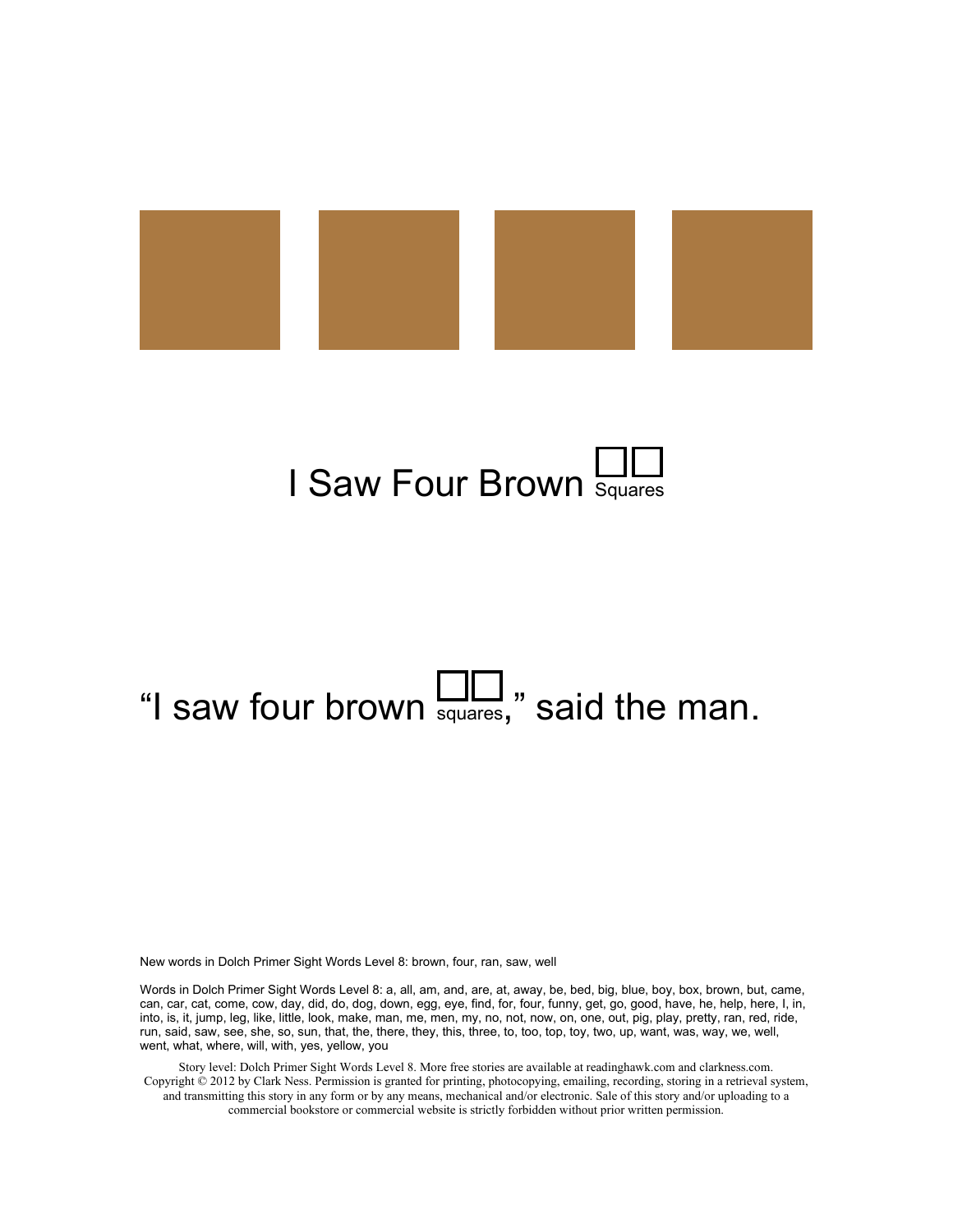

I Saw the Sun

#### "I saw the sun," said the boy.

New words in Dolch Primer Sight Words Level 8: brown, four, ran, saw, well

Words in Dolch Primer Sight Words Level 8: a, all, am, and, are, at, away, be, bed, big, blue, boy, box, brown, but, came, can, car, cat, come, cow, day, did, do, dog, down, egg, eye, find, for, four, funny, get, go, good, have, he, help, here, I, in, into, is, it, jump, leg, like, little, look, make, man, me, men, my, no, not, now, on, one, out, pig, play, pretty, ran, red, ride, run, said, saw, see, she, so, sun, that, the, there, they, this, three, to, too, top, toy, two, up, want, was, way, we, well, went, what, where, will, with, yes, yellow, you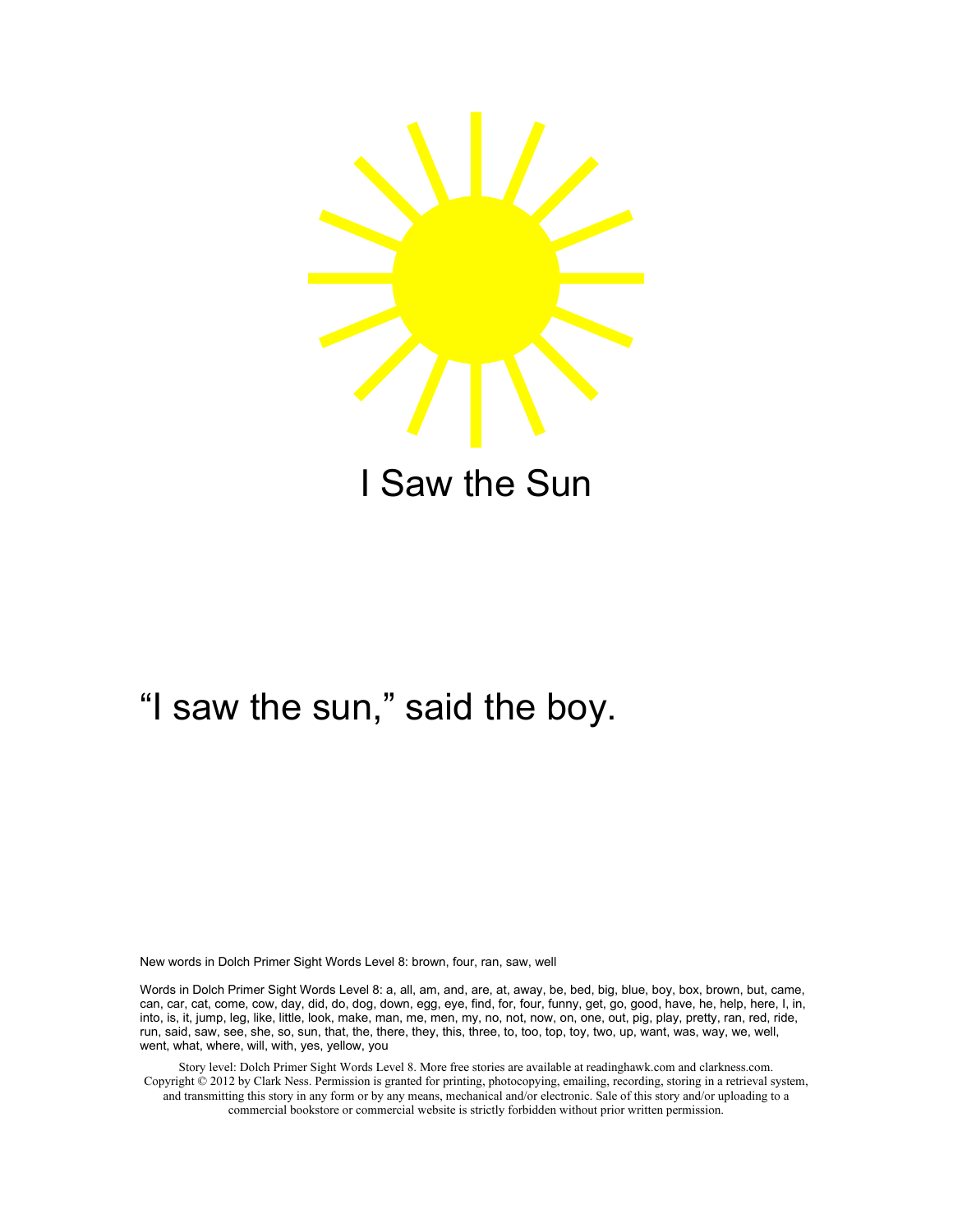

#### Is He Well?

#### "Is he well?" said the man.

New words in Dolch Primer Sight Words Level 8: brown, four, ran, saw, well

Words in Dolch Primer Sight Words Level 8: a, all, am, and, are, at, away, be, bed, big, blue, boy, box, brown, but, came, can, car, cat, come, cow, day, did, do, dog, down, egg, eye, find, for, four, funny, get, go, good, have, he, help, here, I, in, into, is, it, jump, leg, like, little, look, make, man, me, men, my, no, not, now, on, one, out, pig, play, pretty, ran, red, ride, run, said, saw, see, she, so, sun, that, the, there, they, this, three, to, too, top, toy, two, up, want, was, way, we, well, went, what, where, will, with, yes, yellow, you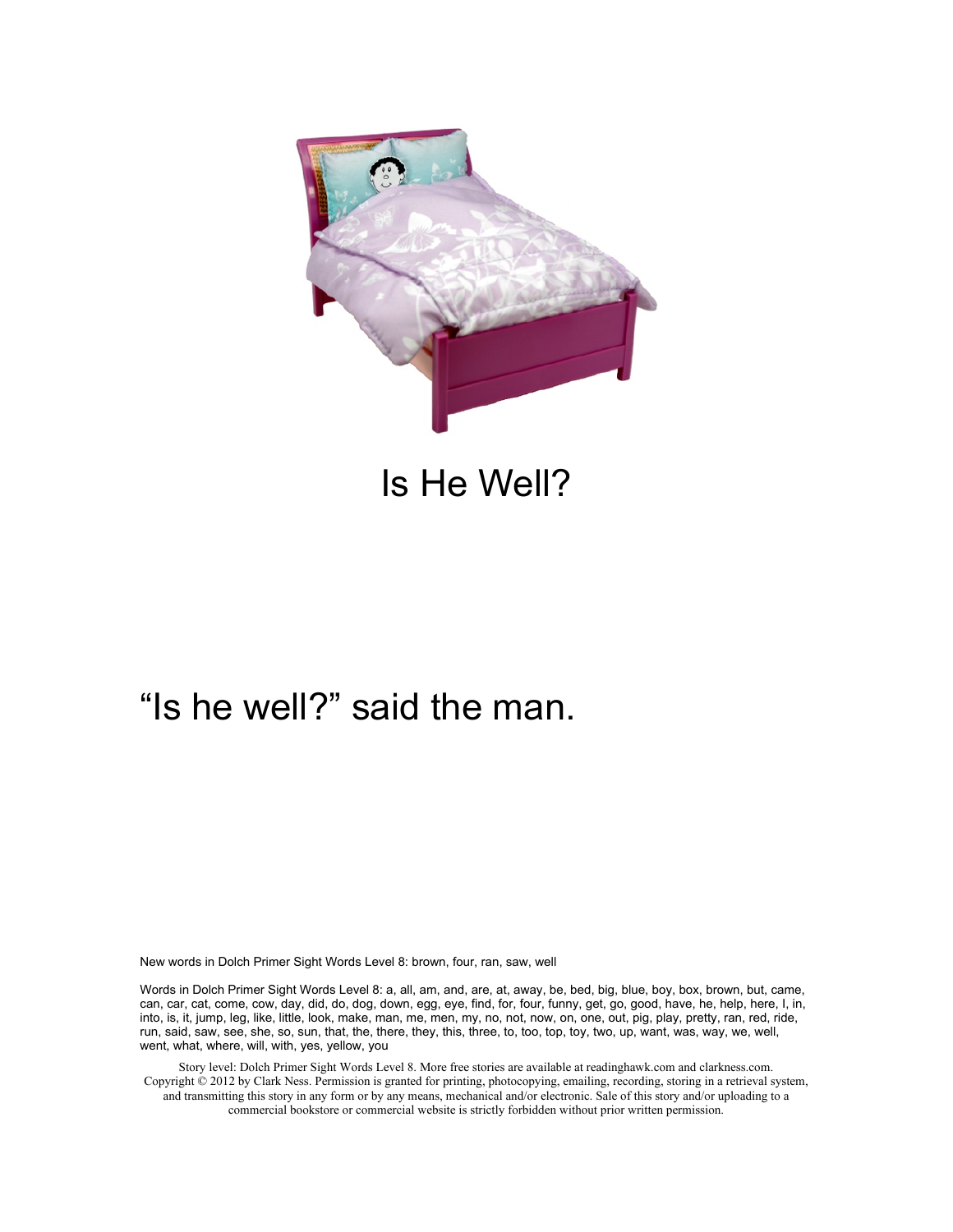

#### Is She Well?

#### "Is she well?" said the man.

New words in Dolch Primer Sight Words Level 8: brown, four, ran, saw, well

Words in Dolch Primer Sight Words Level 8: a, all, am, and, are, at, away, be, bed, big, blue, boy, box, brown, but, came, can, car, cat, come, cow, day, did, do, dog, down, egg, eye, find, for, four, funny, get, go, good, have, he, help, here, I, in, into, is, it, jump, leg, like, little, look, make, man, me, men, my, no, not, now, on, one, out, pig, play, pretty, ran, red, ride, run, said, saw, see, she, so, sun, that, the, there, they, this, three, to, too, top, toy, two, up, want, was, way, we, well, went, what, where, will, with, yes, yellow, you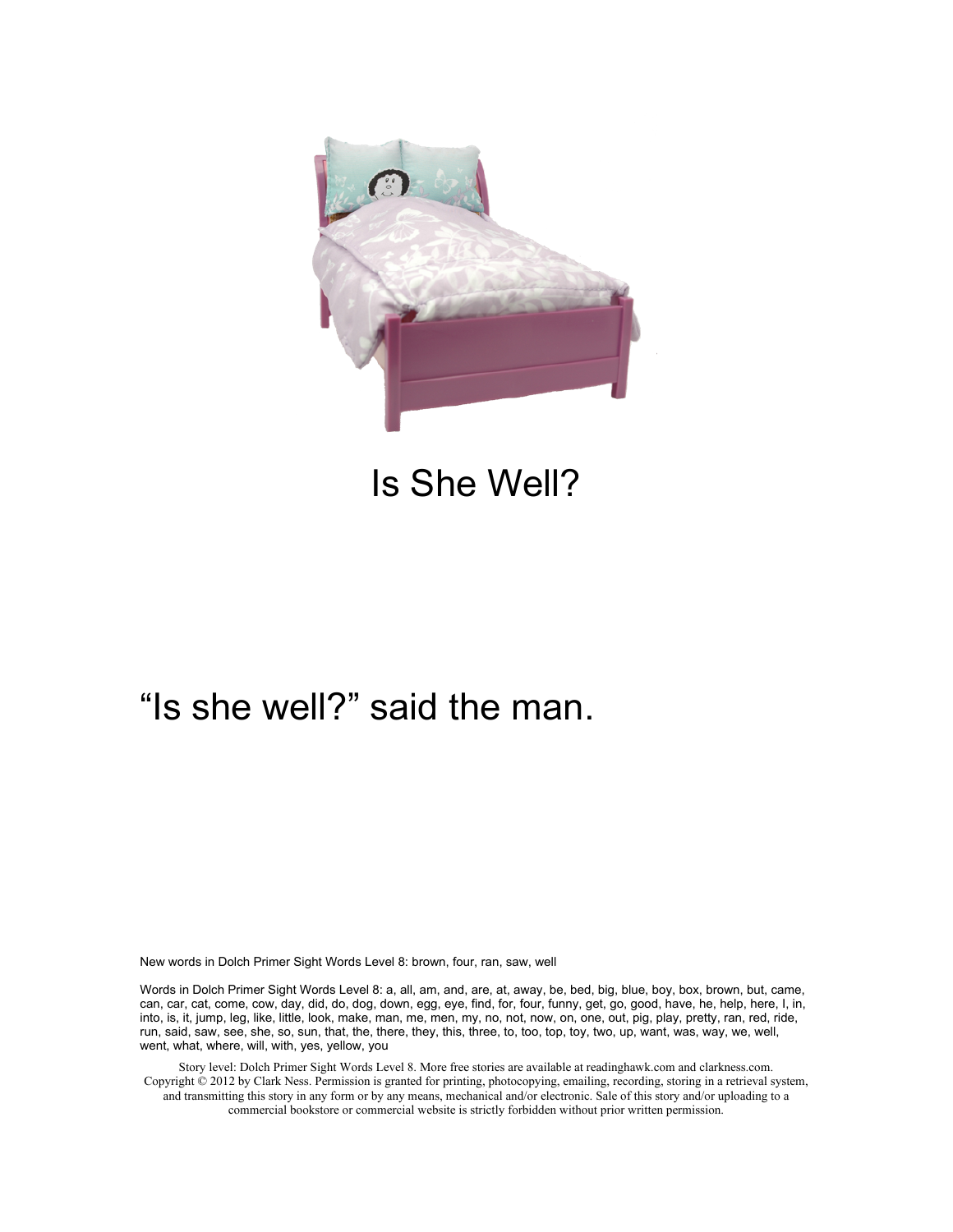

The  $H_{\text{Morse}}$  Ran Well



New words in Dolch Primer Sight Words Level 8: brown, four, ran, saw, well

Words in Dolch Primer Sight Words Level 8: a, all, am, and, are, at, away, be, bed, big, blue, boy, box, brown, but, came, can, car, cat, come, cow, day, did, do, dog, down, egg, eye, find, for, four, funny, get, go, good, have, he, help, here, I, in, into, is, it, jump, leg, like, little, look, make, man, me, men, my, no, not, now, on, one, out, pig, play, pretty, ran, red, ride, run, said, saw, see, she, so, sun, that, the, there, they, this, three, to, too, top, toy, two, up, want, was, way, we, well, went, what, where, will, with, yes, yellow, you